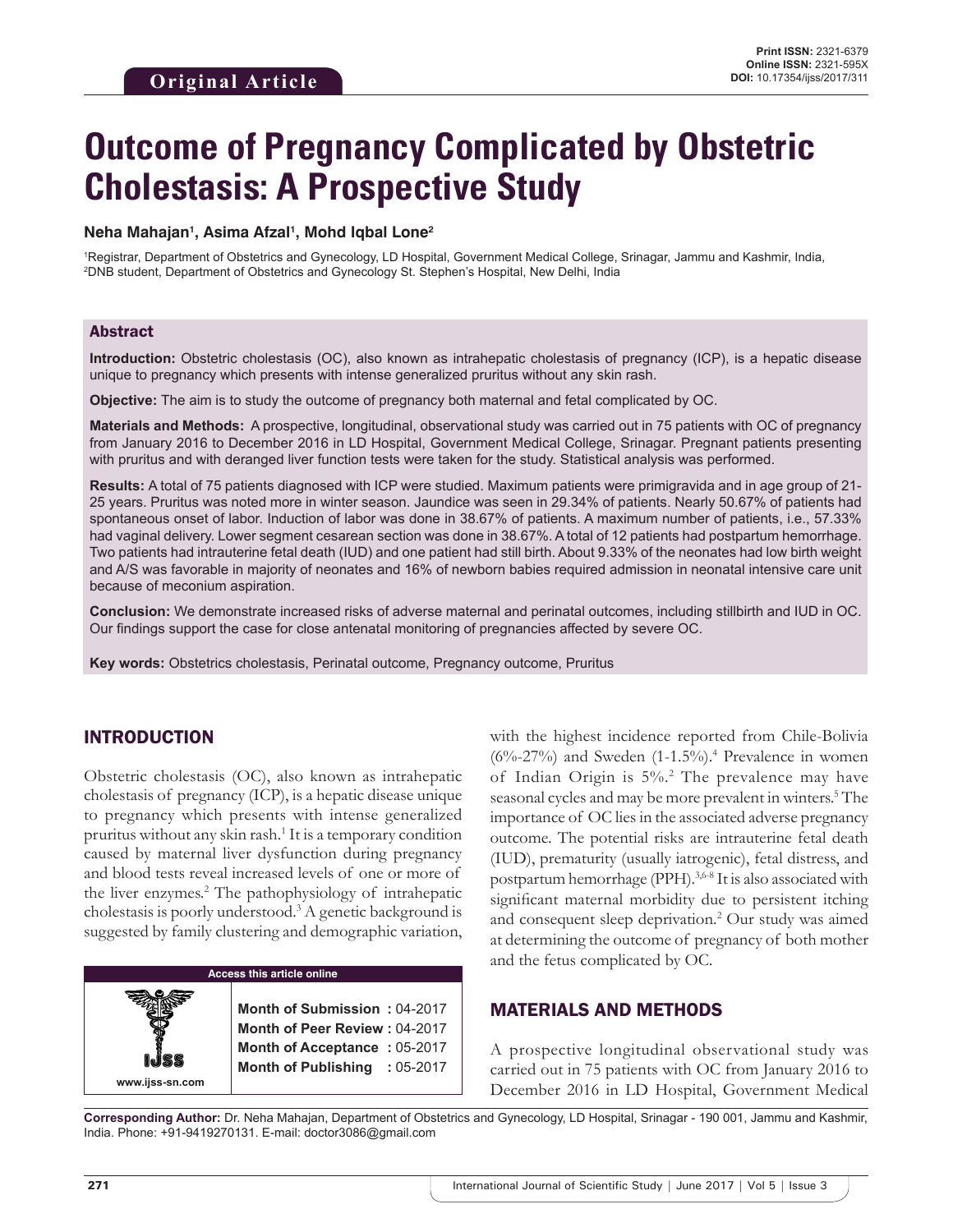College Srinagar (Jammu and Kashmir). Patients who fulfilled the inclusion criteria, i.e., with pruritus and deranged liver function test (LFT) were taken in the study. Informed consent was obtained from all the patients. The demographic data, complete history with evaluation of risk factors including history of oral contraceptives intake, gallstone, and family history of ICP were taken. The gestational age at which pruritus occurred was noted. Jaundice was noticed on examination. Investigations such as complete blood profile, coagulation profile, and hepatic viral serology were done.

At the time of delivery, the gestational age, the onset of labor, and the mode of delivery were noted. Intrapartum complications were observed. Neonatal outcome and complications including meconium aspiration and fetal distress along with admission of newborn to nursery or neonatal intensive care unit (NICU) were analyzed. Statistical analysis was performed on all the data obtained.

# RESULTS

During the study, 83 women were diagnosed with OC, but 8 women did not give the consent for the study so excluded from the study. A maximum number of patients were primigravidae and in the age group of 21-25 years, and mean age was 24.79 years (Tables 1 and 2).

The cardinal symptom of ICP was pruritus after 28 weeks of gestation (about 58.67%) and was noticed more on palms and soles during winters (Figures 1 and 2).

Using pregnancy specific ranges for the LFTs, it was found that the most frequent abnormality encountered in OC was elevated transaminases. There was significant rise in



**Figure 1: Distribution of patients according to season at the onset of symptoms**

the serum bilirubin level which was noticed in 29.34%. The aspartate aminotransferase (AST) levels were also significantly raised, upper level being AST >300 mg/dl in 10.66% and was 100-200 in 38.67% of patients. The serum alkaline phosphatase was 400-600 in 38.67% of patients (Table 3).

Out of 75 patients, 10.67% had preterm delivery, whereas 50.67% had spontaneous onset of labor, and mean gestational age was 38 weeks 4 days. Induction of labor was done in 38.67% of patients. Maximum number of patients, i.e., 57.33% had vaginal delivery. Lower segment cesarean section (LSCS) was done in 38.67% and in 18% LSCS was done for obstetrical indication. In 4% of cases, the patients underwent instrument delivery (Figure 3).

|  |  |  | Table 1: Distribution of patients according to age |
|--|--|--|----------------------------------------------------|
|--|--|--|----------------------------------------------------|

| Number of patients (%) |
|------------------------|
|                        |
| 5(6.67)                |
| 35 (46.67)             |
| 28 (37.33)             |
| 14 (9.33)              |
| 75 (100)               |
|                        |

**Table 2: Distribution of patients according to parity**

| <b>Parity</b> | Number of patients (%) |
|---------------|------------------------|
| $P - 0$       | 47 (62.67)             |
| $P - 1$       | 19 (25.33)             |
| $P - 2$       | 6(8)                   |
| $\geq P - 3$  | 3(4)                   |
| Total         | 75 (100)               |

## **Table 3: Distribution of patients according to liver function tests**

| <b>LFT</b>               | <b>Number of patients</b><br>$n=75$ (%) |
|--------------------------|-----------------------------------------|
| Serum bilirubin (mg/dl.) |                                         |
| $0.2 - 0.6$              | 31 (41.33)                              |
| $0.6 - 1.0$              | 22 (29.33)                              |
| $1.0 - 1.4$              | 17 (22.67)                              |
| $\geq 1.4$               | 05 (06.67)                              |
| AST (IU/L)               |                                         |
| $0 - 100$                | 23 (30.67)                              |
| 100-200                  | 29 (38.67)                              |
| 200-300                  | 15 (20.00)                              |
| $\geq 300$               | 08 (10.66)                              |
| ALT (IU/L)               |                                         |
| $0 - 100$                | 31 (41.33)                              |
| 100-200                  | 25 (33.33)                              |
| 200-300                  | 14 (18.67)                              |
| $\geq$ 300               | 05 (06.67)                              |
| Serum ALP (IU/L)         |                                         |
| $200$                    | 12 (16.00)                              |
| 200-400                  | 26 (34.67)                              |
| 400-600                  | 29 (38.67)                              |
| ≥600                     | 08 (10.66)                              |

LFT: Liver function test, AST: Aspartate aminotransferase, ALP: Serum alkaline phosphatase, ALT: Alanine aminotransferase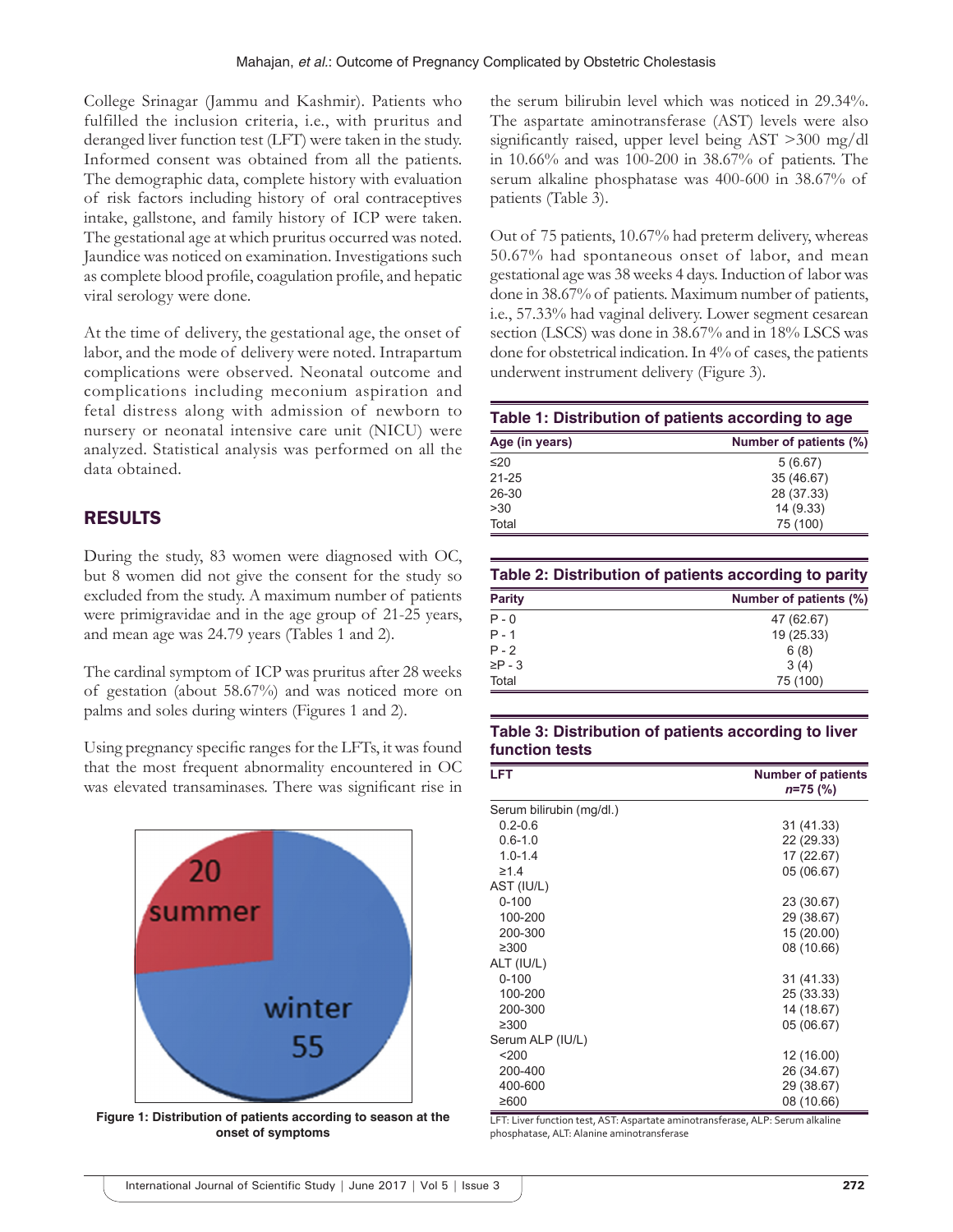

**Figure 2: Distribution of patients according to gestational age at the onset of pruritus**



**Figure 3: Maternal outcome in cholestasis of pregnancy**



**Figure 4: Perinatal outcome in cholestasis of pregnancy**

Intrapartum complication in the form of meconium staining was observed in 25.33%, and LSCS was done for the same in 27% of patients.

Perinatal outcome was uneventful in 61.33% of patients. Poor perinatal outcome was observed in 38.67% of neonates. Atotal of 2 patients had IUD and one patient had still birth. Nearly 9.33% of the neonates had low birth weight and A/S was favorable in majority of neonates and 12 (16%) newborn babies required admission in neonatal intensive care unit (NICU) because of meconium aspiration (Figure 4).

# **DISCUSSION**

The aim of this study was to describe the nature and outcome of OC. The true incidence may be varying because ICP is not assessed commonly and pruritus is overlooked easily when clinical symptoms may be mild or develop near term.

On analyzing the data, the maternal mean age in our study was 24.79 years; this was consistent with the study of Aloknanda and Rashne who found mean age of 24.7 years in their study<sup>9</sup>. About two-third of patients were primigravida (62.67%). Padmaja *et al.* found in his study that ICP was present mostly in primigravidae  $(71.8\%)^{10}$ , whereas Singh *et al.* also found that 52% of patients were primagravidae in their study.11

About 73.33% of patients were having symptoms in winter season while as only 26.67% presented with pruritus in summers.

In our study, 29.34% had elevated bilirubin and LFT was mildly deranged in most of the patients and these findings were consistent with that of Rashid and Mazhar.12 Mean gestational age of the women was 38 weeks 4 days in our study while as Rook *et al.* found mean gestational age 37 weeks.13

Incidence of preterm delivery is 10.67% in our study consistent with Alsulyman *et al.* with 14% incidence of preterm labor in their study.14

Nearly two-third of the patients had spontaneous onset of labor and in 29 patients, i.e., (38.66%) induction of labor was done because of cholestasis of pregnancy.

Aloknanda and Rashne had reported that 68.75% had spontaneous onset of labor, whereas as Heinonen and Saarikoski, found 12.5% that had undergone labor induction for cholestasis of pregnancy.15 In the present study, pregnancy outcome was good in induced group, i.e., 65.78% had vaginal delivery and LSCS was done in 34.22% of patients, whereas Aloknanda and Rashne found LSCS rate in induced group as 33.3% which was higher than in spontaneous onset group.

Most of the patients had vaginal delivery but LSCS was done in induced group due to meconium and fetal bradycardia. Fetal distress was common after 38 weeks of gestation. Kenyon and Girling 2002 reported LSCS in 36% of his patients.

OC of pregnancy poses little risk to mother but a significant risk to fetus such as preterm delivery, fetal bradycardia, meconium staining of liquor, and intrauterine death also.

Hani *et al.* found increased incidence of fetal asphyxia in women with IHCP.<sup>16</sup>

Maternal morbidity, i.e., PPH was seen in 16% of patients. Rashid and Mazhar had PPH in 20% of patients in their study while as Aloknanda and Rashne found a higher